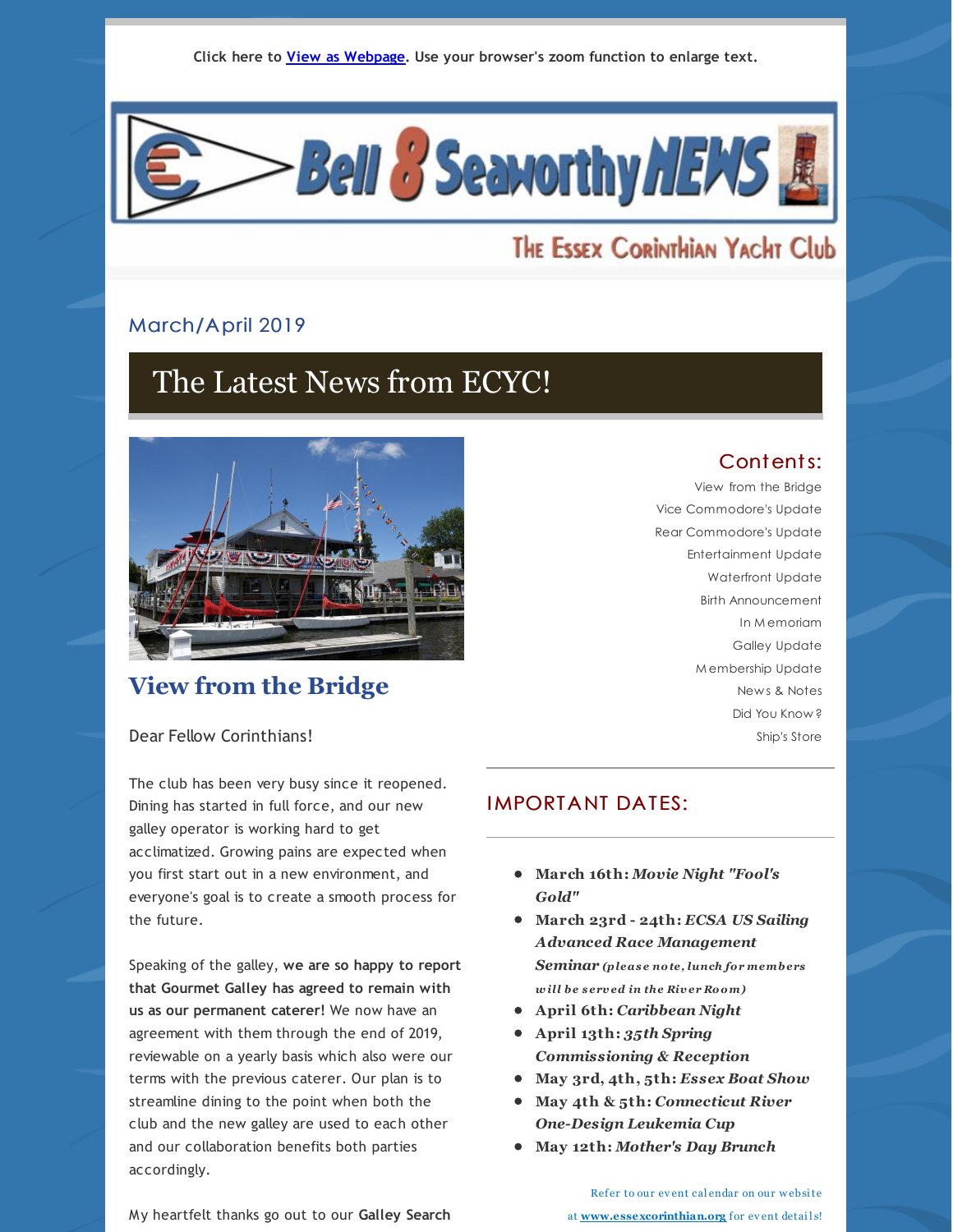**Committee led by Chris Morano**. They did a great job with suggestions, interviews and follow up. Please help us support the new galley by coming to lunch, brunch and dinner, and sign up for our special events the majority of which will be catered by Gourmet Galley. In order to create and maintain the standards we come to expect from our galley we need your help. If there are problems please understand that the galley crew is trying to get used to our way of doing things as much as we are trying to get used to them. They feel very badly every time something is not quite right, and work extra hard to make up for it.

Running a yacht club galley is very different from event catering or a restaurant. We have tried to keep it casual without reservations, and so far have only instituted seating times (usually the time when Nancy, our server, collects your order chit). However, we are also going to institute an informal "heads up, I am coming to dinner" system with which you can let the galley know your plans. If they have an idea how many people will show up they can prep more efficiently and make sure they don't run out of certain dishes too quickly. It is important to understand that our club's success is closely connected to our galley's success, and we all need to work together at this time to allow the staff to get settled into a routine that will benefit us all. Thank you for your understanding and help!

**Our membership drive has been going really well!** We have received over a dozen applications so far, and we hope to get more in the weeks to come. The board is doing their best to evaluate every application as quickly as possible so new members can start enjoying the club. My thanks to all members who have brought their friends to get to know us and have sponsored them for membership! Keep 'em coming! The more active members our club has, the easier it is to maintain our overall budget and day-to-day operation, to the benefit of everyone. If you have any questions, please contact Cindy Gibbs, our Membership Chair. Her team has been working tirelessly on promoting our club and what it has to offer.

Please feel free to contact me or any member of Bridge and Board if you have any comments, questions or concerns. I plan to be available for a quick chat at the club on most Friday nights!

# **VICE COMMODORE'S UPDATE**

Frostbite sailing has started and Spring is just around the corner. Just as we emerge from the Winter months, the Club does so as well.

Gourmet Galleys

After an exhaustive search and detailed negotiations **ECYC**

**now has a permanent caterer for our galley services.** Gourmet Galley, who has filled in temporarily, has agreed to sign on to provide our food and catering services.

Finding the right company was not an easy task. After a Request for Proposals was sent out, 5 companies expressed an interest. After interviews and tours of the club, Gourmet Galley stood out above the rest. In an effort to help us during a period of transition, they agreed to fill in for two months. During that time we were able to experience their food and commitment to providing the service that is the heart and soul of ECYC. As with any new partnership there have been hiccups. At every turn Anna Lathrop, Gourmet Galley's owner, never hesitated to address and work to correct any problem. Will there be more issues, probably, but be comforted that they will be dealt with. If you have a concern, don't hesitate to let Commodore Emblin or myself know.

In order for this partnership to be a success, it is important to support the galley when you can. In addition, think of GG If you find yourself in need of a caterer for any event. Our Club's success is tied to theirs. As part of our agreement, ECYC will get an additional percentage of the annual galley gross sales, if they reach a certain amount. This is in addition to a set monthly rental and utility payment made to the Club. In short, we now have an experienced caterer with many resources, as well as a sound source if income derived from their operation.

None of this would have been possible without the assistance of the Galley Search Committee. I can't thank them enough for their assistance.

On the boating side, **the Club now has a 4th Ideal in the fleet**. I will leave it to others to fill you in on the details, but once again Commodore Emblin and her husband Peter stepped up to loan the Club the funds required to make the deal happen. Over the next few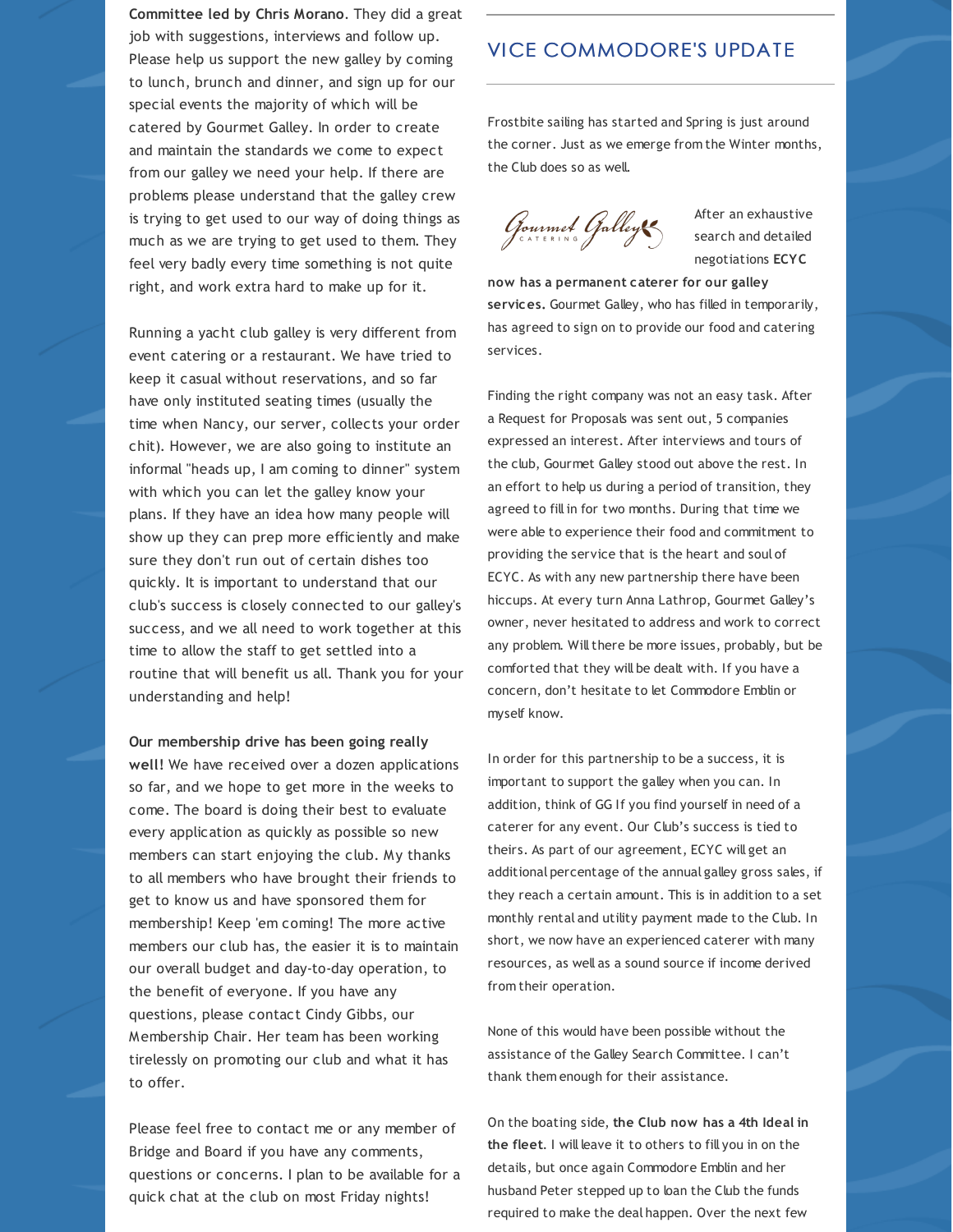#### **Ruth Emblin**

*ECYC Commodore #21 Email: commodore@es s excorinthian.org*



## ENTERTAINMENT UPDATE:

The winter season is about to end and Spring is just around the corner. We are looking forward to a wonderful y ear filled with many enjoy able ev ents.

That being said, February was a busy month with the club hosting its first movie night thanks to the screen that was installed by Peter Simms and the v ideo equipment donated by both Peter Simms and Ruth Emblin. The turnout for this ev ent was small but people who attended enjoy ed a great mov ie. As the y ear progresses we will be hosting other mov ie or documentary ty pe ev ents, stay tuned.

Valentine's Day Dinner was a fun ev ening and the food Gourmet Galley created was fabulous and enjoy ed by those who attended.

Rounding out February and into early March we held our 3rd annual Chili, Soup, Stew Cookoff with Raclette added. There were many dishes to sample and sav or. We hav e a wonderful group of talented chefs in our own right and their contributions were appreciated by all. Congratulations to Ellen Smoller for winning the fan fav orite contest with her amazing and tasty chili.

We would also like to thank our fleet chaplain Dan Tay lor-Sty pa for conducting the "Blessing of the Fleet" allowing us safe and bountiful times during the coming season.

Looking forward, mark y our calendars for our annual Caribbean night on April 6th and the club's Spring Commissioning ceremony and member reception on April 1 3th. Check y our eblasts for more information.

We hope to see y ou at the club!

months we will work to raise the money to pay them back.

Finally, now that the galley issue is resolved, attention will turn to renovation of the River Room and other clubhouse related projects.

Welcome to Spring. Now let's go have fun!

Respectfully submitted,

#### *Chris Morano*

*Vice Commodore Email: vicecommodore@essexcorinthian.org*



### **REAR COMMODORE'S UPDATE:**

Because the primary purpose of the **Connecticut River Leukemia Cup Regatta May 4th & 5th** is to raise funds for the Leukemia Society , the four club owned Ideal 1 8s will be allocated to the highest bidders. The regatta is being held the week after the Spring Frostbite season ends, so the usual Frostbiters will have their fill of sailing by then. We want other club members to sail, whose primary goal is to raise funds rather than winning. So skippers please team up with y our crew and get others to donate to y our campaign. Register y our boat with any sail number. On Tuesday April 30th at noon we will allocate the four boats to the four teams that have raised the most money . Be aware that if y ou are not one of the top four teams, the entry fee will not be returned to y ou. If y ou lose out, we will giv e y ou two party tickets in return for y our entry fee. Howev er know that all money is going to a good cause. I will personally crew for any one who wants me. Registration and the ability for others to donate to y our boat can be found on the club's Leukemia Cup page at **[https://www.essexcorinthian.org/](https://www.essexcorinthian.org/2019ctriverleukemiacup.html) [2019ctriverleukemiacup.html](https://www.essexcorinthian.org/2019ctriverleukemiacup.html)**

#### **Tom Atkinson**

*Rear Commodore Email: rearcommodore@es s excorinthian.org*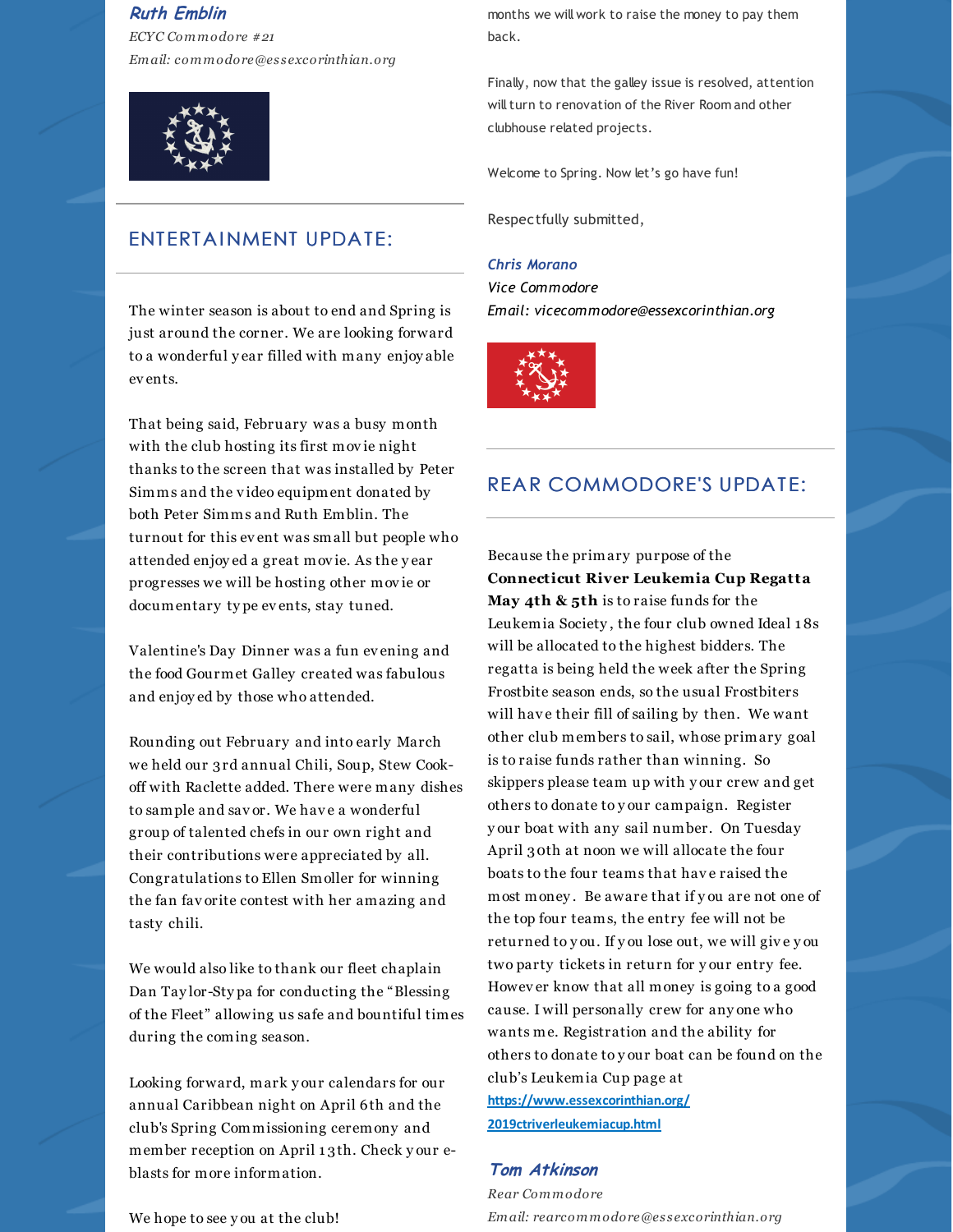**Nancy Simms & Pat Atkinson** *Co-Chairs Entertainment Email: nancy-events@es s excorinthian.org or pat-events@es s excorinthian.org*



The club looking truly spectacular for our New Year's Eve Dinner

# SAVE THE DATE!



We are looking for a host for our (almost) monthly ladies'

get together on Tuesday, April 16th, starting at 6:00 pm.

These casual get-togethers are the perfect opportunity to meet your fellow ECYC Ladies, and make new friends.

Bring friends, bring an appetizer to share! BYOB.

If you are interested in hosting (it's very easy, just be there at 6 pm to welcome everyone!), please contact Ruth Emblin at [commodore21@essexcorinthian.org](mailto:commodore21@essexcorinthian.org)

# RACE COMMITTEE UPDATE

Our Regatta Calendar for 2019 is as follows:

**May 4th & 5th:** CT River One-Design Leukemia Cup



**July 7th:** EYC - ECYC RTB Race **Aug 4th:** EYC - ECYC RTB Race **September 21:** Cross Sound Challenge

**October 5th:** EYC Willets Race **October 12th:** ECYC Clark Race **October 19th:** PYC Birch Race

# **TREASURER POSITION CHANGE:**

**Susan Malan** has been our Treasurer since I took over as Commodore in spring of 2018. Susan has been a great asset to our operation from day 1 and we were saddened to receiv e her resignation from the Board of Gov ernors. As upsetting as it was, it was no great surprise and is utterly understandable because she is one of those people who is inv olv ed in just ev ery local organization out there! Susan expressed her regret that she could no longer dev ote as much time to the Treasurer position as needed due to her many other responsibilities. Please join me in thanking Susan for her hard work and straight-forward approach to budget building and financial management for our club.

Fortunately , we were able to find someone to take ov er as Treasurer v ery quickly .

**Corinne Kilty**, a brand-new member whose application was just approv ed as of Thursday 's board meeting, has agreed to take on the assignment and will also help with daily bookkeeping whenev er needed. Corinne's appointment was confirmed at Thursday 's board meeting. Details are av ailable in the meeting minutes which will be posted for rev iew shortly .

I would like to thank Corinne for stepping up to the plate and I am looking forward to working with her.

**Ruth Emblin** *Commodore*

If you'd like to help our team in hosting these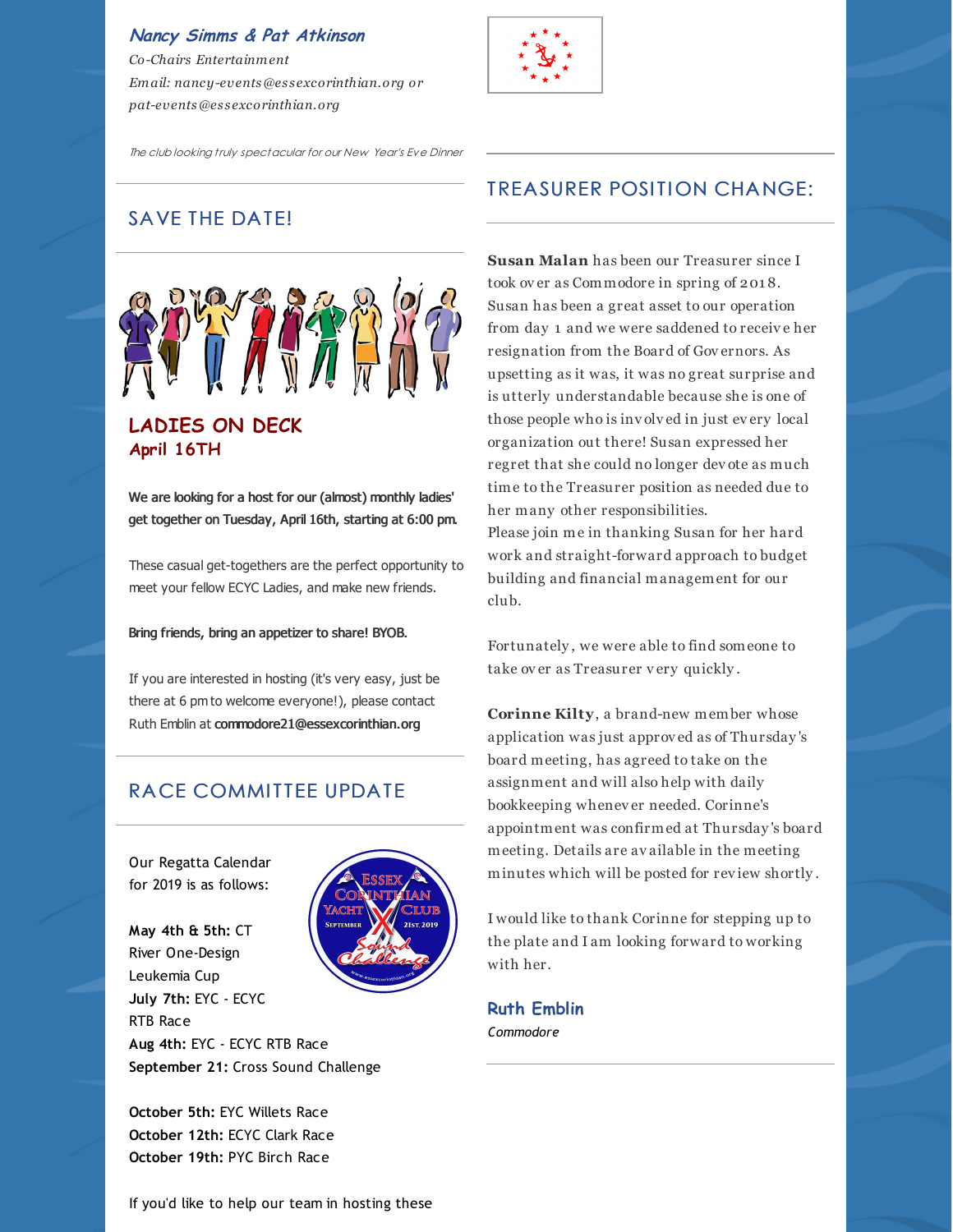events, please don't hesitate to get in touch. We have a proud racing heritage with a deep roster of accomplished sailors and enthusiastic volunteers, and we'd like to welcome you to be part of the action in 2019!

#### **Bill Robinson**

*Race Committee Chair Email: race@es s [excorinthian.org](mailto:race@essexcorinthian.org)*



# **BABY SAILOR ARRIVAL!**

**Please join us in**



**congratulating Bill & Stephanie Robinson on their bundle of joy, Charles Edward Robinson** (a.k.a. as the inspiration for the "Baby Sailor Robinson Award")!

"Charlie" was born on March 6th at 2:53 AM; he weighed 10 lbs 11 oz.

#### IN MEMORIAM:



**As we celebrate new life, we also**

**unfortunately have to report the passing of another....**

**Jeanie Haskins**, 7 3, belov ed wife of Past Commodore Skip Haskins, passed away peacefully surrounded by family at Hartford



# 2019 CONNECTICUT RIVER ONE-DESIGN LEUKEMIA CUP REGATTA & PARTIES

*Multi-Club Cooperation AND Competition: Which club will raise the most funds for the charity?*

The Connecticut River One-Design Leukemia Cup is an annual charity regatta held on Saturday, May 4th and Sunday, May 5th, 2019 to benefit the Leukemia & Lymphoma Society. **The Essex Corinthian, Essex, Frostbite and Pettipaug Yacht Clubs are cooperating on this important charity event**. This is a One-Design regatta weekend, boats may register at **[www.Yachtscoring.com](http://www.yachtscoring.com)**. The race course is located on the Connecticut River in Essex,

The post-race and award festivities are open to the public, tickets are available online through our website. On Saturday, May 4th, at 5 pm, a post-race party with food drinks, music and a silent auction, organized by the Essex Corinthian Yacht Club, all to benefit the Leukemia & Lymphoma Society will be held on the Essex waterfront. On Sunday, May 5th, the Essex Yacht Club will host an awards reception.

The Leukemia Cup Regatta is a thrilling event that combines the joy of sailing with the important goal of raising money to fight leukemia, lymphoma and other blood cancers. With more than 1 million people in North America diagnosed with a blood cancer, and someone new diagnosed every 3 minutes, The Leukemia Cup Regatta is an important fundraising event that gives participants an opportunity to do something enjoyable while making a critical difference in the lives of patients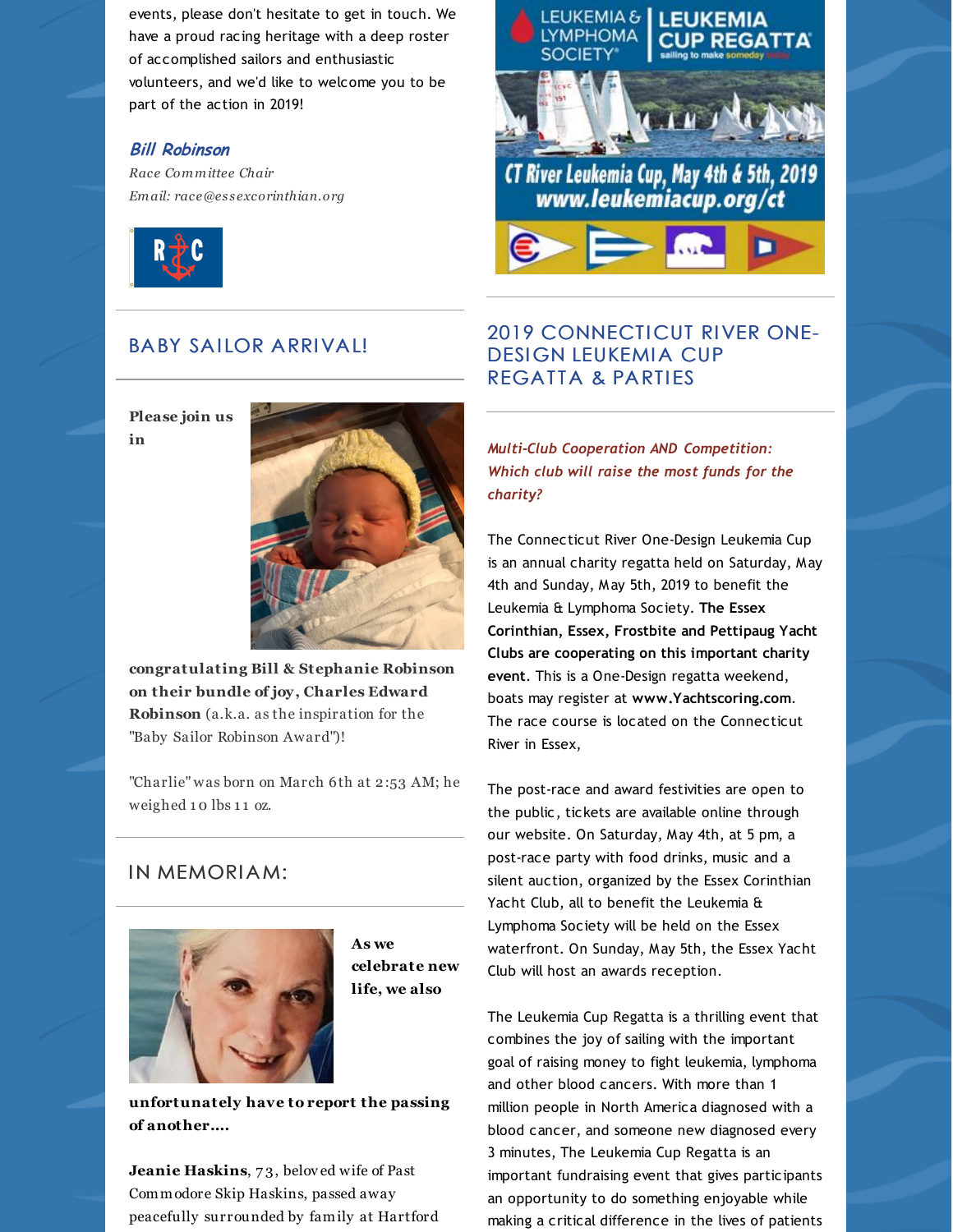Hospital on March 1 2th. Jeanie is lov ingly remembered by her family and friends. Born in Waterbury and raised in Meriden she receiv ed her Interior Design Degree from Paier School in New Hav en. Jeanie worked for ov er 35 y ears at the Say brook Country Barn. She was a member of the First United Methodist Church in Meriden and the United Church of Chester. Jeanie enjoy ed coming to ECYC with Skip at her side and was a gentle, friendly and welcoming spirit. Jeanie was v ery artistic and a talented designer. She was dev oted to her four grandchildren.

In lieu of flowers, the Haskins family kindly requests that memorial contributions be made in Jeanie's name to the American Cancer Society . Visitation will be held on Sunday , March 17th from 2:00 to 4:00PM at the Robinson, Wright & Wey mer Funeral Home, 34 Main Street in Centerbrook. A memorial serv ice will be held on Monday , March 1 8th at 3:00PM at the United Church of Chester, 29 West Main Street in Chester.

The club's burgee has been lowered in her memory .

Winter appeared as soon as the cov ers came off our fleet, and in time to keep our launch parties

shov eling with storm one. Nonetheless we fielded three Ideal 1 8s when the day cleared beautifully for **Frostbiting** on week one March

3. That day team Dauntless, sailed by coskippers Sam Berman and Cindy Gibbs for the opener, was the standout, finishing the day only

berthed Nautilus one night so that she resembled her Navy namesake breaking the surface in the morning. Her flotation tanks did hold up sufficiently for her to be bailed out with no harm or any ev ident leaks the next day , and she was ready for week two. We owe a great debt of gratitude to Marcus Garafolo, Waterfront Director at EYC, for rendering assistance to this sailor in distress last Friday . We will rev iew the protocol for snow and bailer clearing! Storm

Snow from storm two, a frozen bailer, and wakes apparently combined to inundate the outermost

two points behind Mr. Gowrie.

and their families.

**Each club will have a team fundraising page to which members can donate. You can also donate directly to a participant - all proceeds will count towards ECYC's fundraising goal. NOTE: There is a competition going on between all four clubs! The club that raises the most funds wins!**

Please go to **[www.essexcorinthian.org/2019](https://www.essexcorinthian.org/2019ctriverleukemiacup.html) [ctriverleukemiacup.html](https://www.essexcorinthian.org/2019ctriverleukemiacup.html)** for details.

## FREE MOVIE NIGHT, MARCH 16TH

**Join us for our second FREE movie night on Saturday, March 16th at 6 pm. Enjoy a screening of FOOL'S GOLD, a sailing and treasure hunt comedy with Matthew McConaughey and Kate Hudson.** BYOB and snacks to share.

**GALLEY UPDATE:** 



#### WATERFRONT UPDATE:





Enjoy the culinary creations by **Chef John Wood of Gourmet Galley**! **Please refer to the white board**

**near the galley window for weekly specials!**

- Please make sure to fill out your ticket with all details including your membership and table number.
- Your server will collect the tickets to stagger meal deliveries. If you want to eat at the same time as others on your table, please ensure that all tickets are handed over together.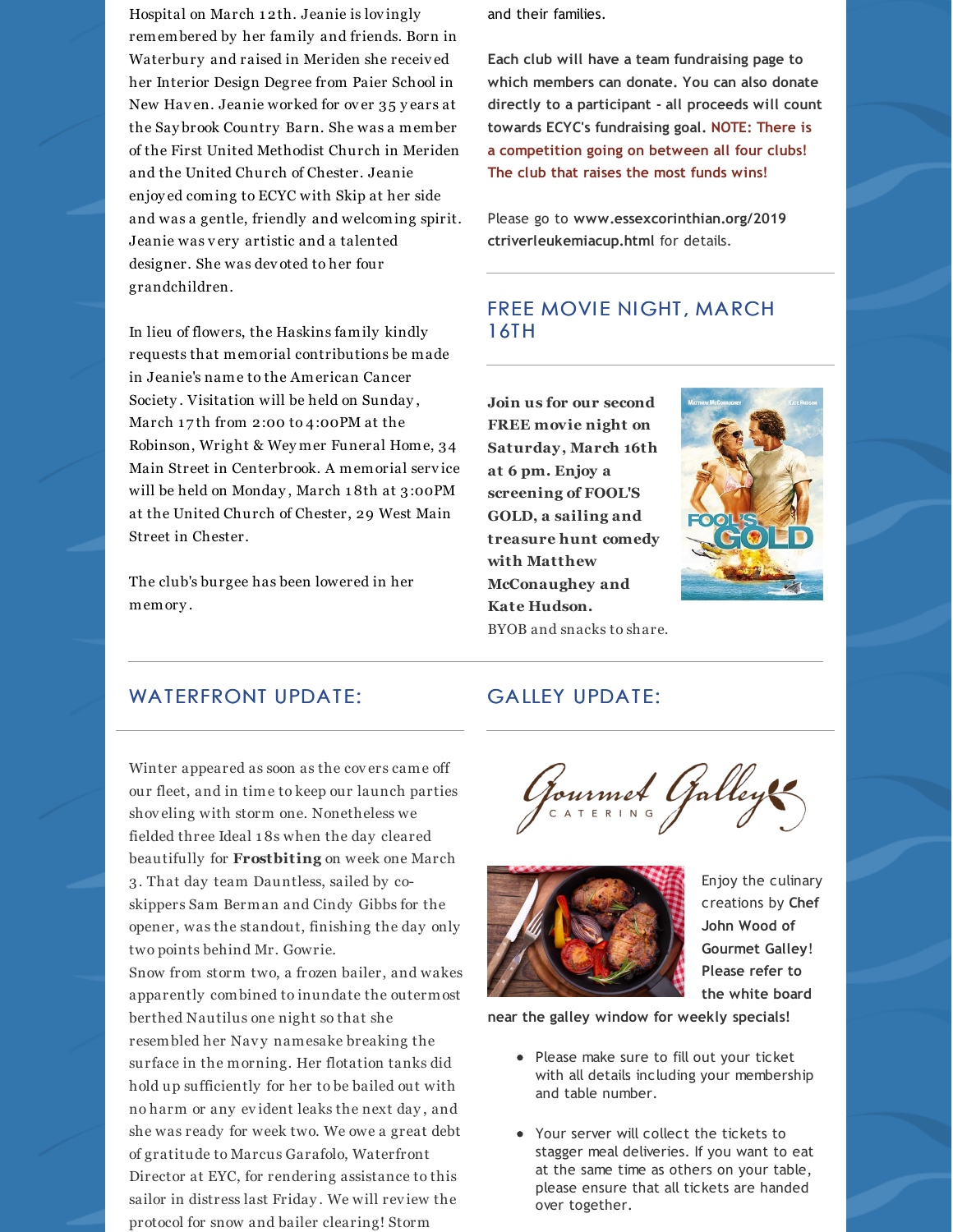three turned up just in time and stay ed just long enough to cancel week two last Sunday . We see only smooth sailing ahead.

**Harmony, formerly owned by Ed Birch, has now joined our fleet as the fourth Ideal** 18. With it, we have a viable fleet for in-house racing ev ents and clinics. It surely is a piv otal point for our racing program, which is to be considered when we launch the campaign to fund its ongoing support and purchase (made possible with much appreciated bridge financing by the Emblins).

Our fleet assignments for **The Connecticut River One-Design Leukemia Cup Regatta on May 4th & 5th** will be determined again by the leading four LLS benefit fundraising teams. See Rear Commodore Atkinson's column for details.

We still hold a couple spots open on the Nautilus team this spring for potential member outreach or member skippers with experience, as well as a couple of crewing spots on Harmony for experienced member crews. Also by draw, Dauntless and Dragonfly were assigned this spring to teams in which two skippers and a crew (or two part time crew) rotate, generally to be scheduled to race six of the nine weeks.

This summer we plan to offer more formal opportunities for members and members-to-be for introduction to all that our fleet and waterfront offers. Look for introductory sailing instruction opportunities offered at discount for members, and if feasible, to potential members as an outreach as well. For introduction to racing, members with sailing experience can sign up to sail for summer Tuesday ev ening racing, and accompany ing informal rules and tactics discussions. Some of our recent "graduates", and others, will be av ailable gratis, at times, to introduce y ou. An introductory spinnaker clinic is being organized for intermediate racers, to get a start in Thursday ev ening racing. Contact me at **[fleetcaptain@essexcorinthian.org](mailto:fleetcaptain@essexcorinthian.org)** about our sailing programs.

#### **Jon Gibbs**

*Fleet Captain Email: fleetcaptain@es s [excorinthian.org](mailto:fleetcaptain@essexcorinthian.org)*

- Please do not speak to the chef directly if there is a problem, but speak to your server. He/she will be happy to help.
- Enjoy the camaraderie among friends at the club!

If you have any questions, concerns or suggestions please contact our Galley Liaison at the email address shown below.

#### **Chris Morano**

*Galley Liaison Email: galleyliaison@es s excorinthian.org*

#### **Spring Galley Hours:**

#### Lunch:

Wednesday, Thursday, Friday and Saturday: 11.30 am to 2.00 pm

Dinner: Friday: 5.30 pm to 8.30 pm

#### Brunch:

Sunday: 11.00 am to 2.30 pm - special brunch hours on selected holidays!

In the future, menus will be available at **[www.essexcorinthian.org/dining.html](http://www.essexcorinthian.org/dining.html)**

#### **NEWS & NOTES:**

#### **PLEASE NOTE:**

Pursuant to the motion approved at the 2018 Annual Meeting the **"Galley Minimum"** has been renamed **"Monthly Minimum"** to clearly reflect the fact that this fee directly benefits the club, not the galley. It is a "keep the lights on" fee that indemnifies the club against losses if members do not use the dining services and charge their club account a minimum of \$30 per month during the months of February through December.

#### DID YOU KNOW?

**EARLY SPRING HOURS ARE IN EFFECT AT THE CLUBHOUSE:**

Tuesday, Thursday 9 am to 5 pm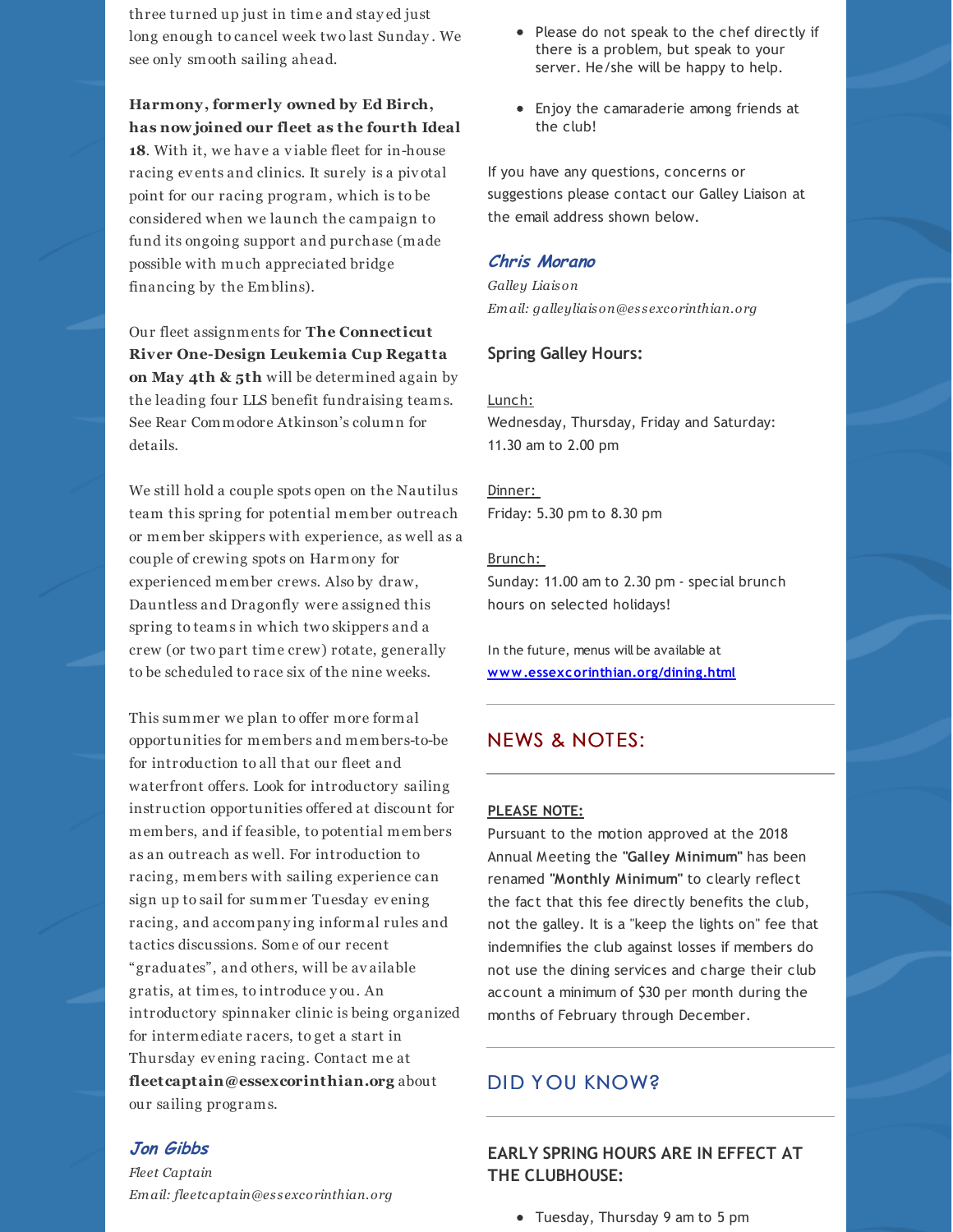

# **MEMBERSHIP UPDATE:**

Hello, my fellow ECYC Members:

"Sail into Spring Sav ings" has taken off like gust of wind into a spinnaker!

The Membership Committee is happy to introduce our newest members to ECYC. My good sailing buddies, **Jane Reilly & Dan Rennie** activ ely race"Snowbird", a Shock 35' during the summer . They 'v e been Frostbiters in both Etchells and Ideal 1 8's for many y ears as well as help run PRO club races including the new Leukemia Cup Charity Regatta! We are delighted to welcome them aboard!

In addition, let's welcome **Tjea and Joe Pelletier** (Jane's daughter and son-in-law), who also joined this week. They mov ed to Deep Riv er, and recently had their first baby (Isla). They have been JY 15' Frostbiters for many y ears and enjoy big boat racing during the summer.

Finally , we welcome **Moses Lieberman and Judy Saunders** who activ ely sail a 1 8'Marshall cat boat on the Connecticut Riv er; they also cruise LI Sound on cruising boats during the summer months.

Lastly , let us introduce **Melanie Carr**. She joined us in January ! Susan Malan introduced her to the club and we are glad she is here!

We have a few more new applications in the works which will be ev aluated and hopefully approv ed at the March board meeting. It is so exciting that things are happening at ECYC this Spring!

I hope to see ev ery one for our Spring Commissioning and the New Member Reception on Saturday, April 13th!

- Wednesday, Friday 9 am to 9 pm (Office closes at 5 pm)
- Saturday 11 am 5 pm (Galley open for lunch/Office closed all day)
- Sunday 11 am 5 pm (Galley open for brunch/Office closed all day)
- Monday CLOSED

*Note: Private meetings may be scheduled after-hours, except on Mondays. Please contact Jean Little for details.*

#### **NO SMOKING AT ECYC:**

The clubhouse, the decks, stairs and the surrounding dock areas are **non-smoking areas**. Please remind your guests of this restriction, it is part of a facility-wide prohibition of open flames.

#### **WEBSITE:**

All of our events, weekly menus and announcements, as well as archive copies of the Bell 8 Newsletter are available online at our website at **[www.essexcorinthian.org](https://www.essexcorinthian.org)**!

# SHIP'S STORE



WELCOME TO THE ESSEX CORINTHIAN YACHT CLUB!

# Ship's St ore [Online](http://www.team1newport.com/Essex-Corinthian-Yacht-Club/departments/1032/)

#### *Have you checked out our new Online Ship's Store yet?*

While we will still have some inventory in our inhouse store, this is your new direct link to purchasing custom-embroidered sportswear and other items featuring the ECYC burgee! Order your spring gear now to ensure timely delivery! **Every time you purchase something, ECYC will get a commission, which, in turn will benefit the club and its members!**

Copy and paste this link or click on the button above: **www.team1newport.com/Essex-**

Cheers,